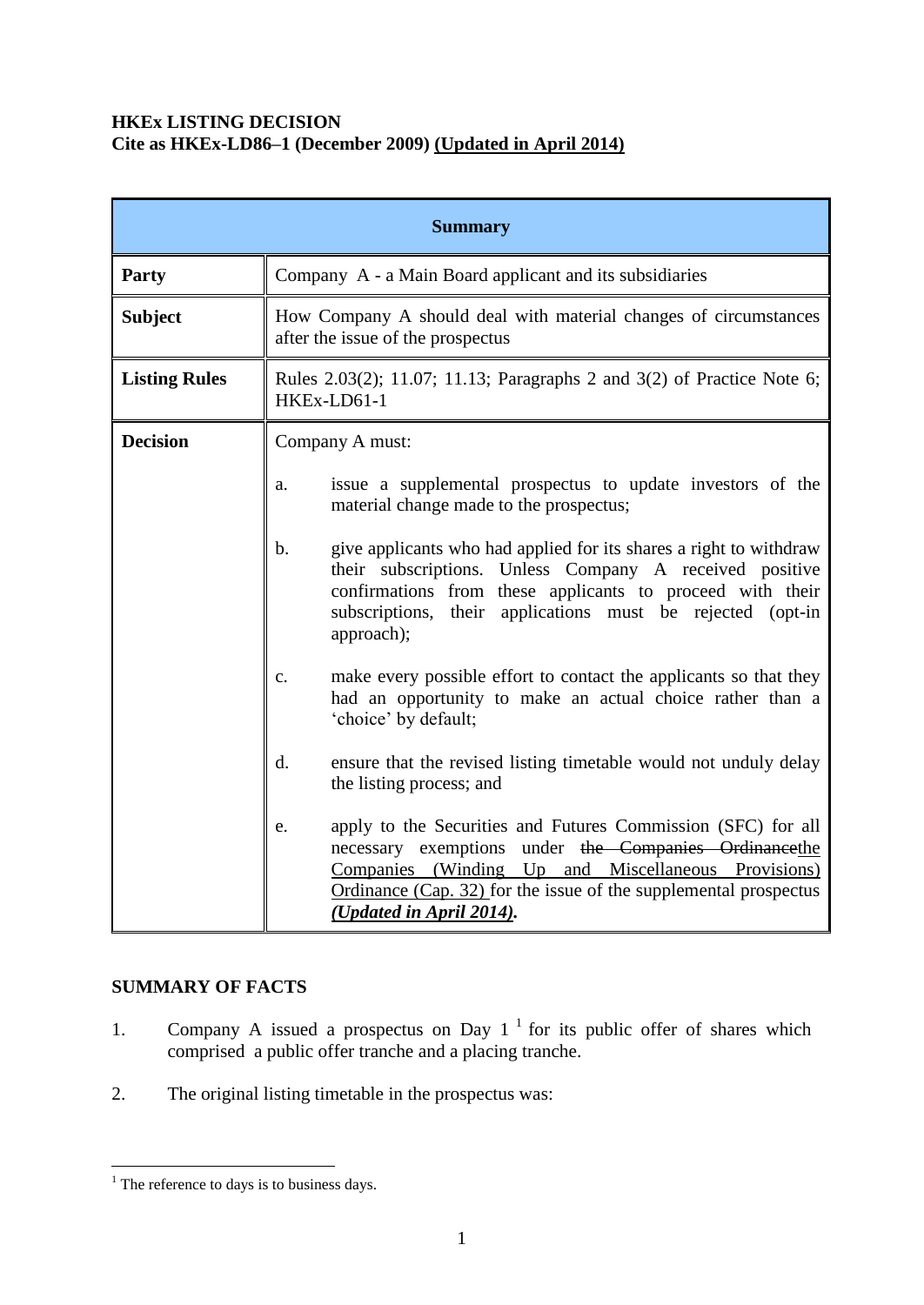## **Table 1: Original Listing Timetable**

| Event                                                 | Timeline            |
|-------------------------------------------------------|---------------------|
| Application lists opened                              | Before noon, Day 15 |
| Application lists closed                              | Noon, Day 15        |
| Announcement of the allotment results                 | Day 21              |
| Dispatch of share certificates to wholly or           | Day 21              |
| partially successful applications in the public offer |                     |
| tranche                                               |                     |
| Dispatch of refund cheques to wholly or partially     | Day $21$            |
| unsuccessful applications in the public offer         |                     |
| tranche                                               |                     |
| Dealings in shares of Company A on the                | Day 22              |
| Exchange                                              |                     |

- 3. Shortly after the subscription lists closed, Company A decided to reduce the offer price by approximately 10 per cent. It received about 450 valid applications under the public offer tranche.
- 4. Company A applied to the Exchange for consent to issue a supplemental prospectus which would include :
	- a. the revised offer price;
	- b. information about the withdrawal of share applications applicants who had made valid applications would be deemed to withdraw them if no positive confirmations to continue with the applications were received within a specified period. Only those eligible applicants who confirmed their applications in a prescribed matter would receive share allocations;
	- c. the arrangements for notifying applicants of the arrangements to confirm their applications;
	- d. consequential amendments to the prospectus as a result of the revised offer price, eg. revised market capitalisation, revised price/earnings multiple; revised unaudited pro forma adjusted net tangible assets; revised disclosure on use of proceeds; a statement relating to Company A's working capital adequacy; revised underwriting obligations; etc.
	- e. the revised listing timetable: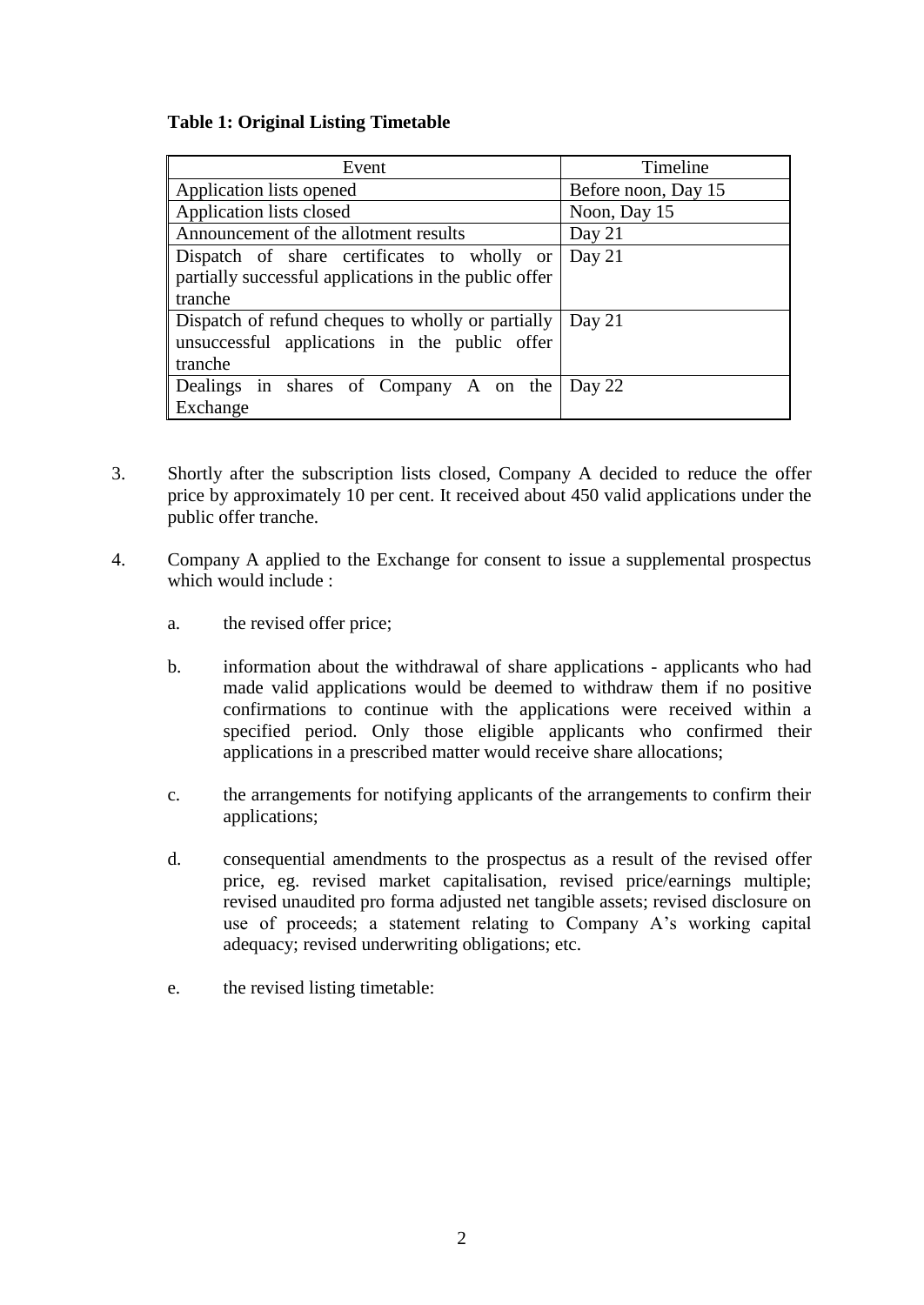#### **Table 2: Revised Listing Timetable**

| Event                                      | Timeline           |
|--------------------------------------------|--------------------|
| Disclosure of allotment results            | Day 21 (no change) |
| Issue of supplemental prospectus           | Day 21 to Day 23   |
| Refund of subscription monies for valid or | Day 21             |
| invalid applications (Note)                |                    |
| The period during which eligible           | Day 21 to Day 23   |
| applicants could, if they wished, confirm  |                    |
| their applications                         |                    |
| Announcement of the allotment results      | Day 25             |
| taking into account confirmed applications |                    |
| Dispatch of share certificates             | Day 25             |
| Dispatch of refund cheques<br>to           | Day 26             |
| unconfirmed valid applications             |                    |
| Dealings in shares of Company A on the     | Day 26             |
| Exchange                                   |                    |

**Note:** *Full refund for invalid applications; for valid applications, refund would be the difference between the price payable on application and the revised share offer price.*

#### **THE ISSUE RAISED FOR CONSIDERATION**

5. How Company A should deal with material changes of circumstances after issue of the prospectus.

#### **APPLICABLE LISTING RULES OR PRINCIPLE**

#### *General Principles*

6. Rule 2.03(2) sets out the general principles:

The Exchange Listing Rules reflect currently acceptable standards in the market place and are designed to ensure that investors have and can maintain confidence in the market and in particular that:-

(2) the issue and marketing of securities is conducted in a fair and orderly manner and that potential investors are given sufficient information to enable them to make a properly informed assessment of an issuer and, in the case of a guaranteed issue, the guarantor and of the securities for which listing is sought;

## *Supplementary listing document*

7. Rule 11.07 states that all listing documents must: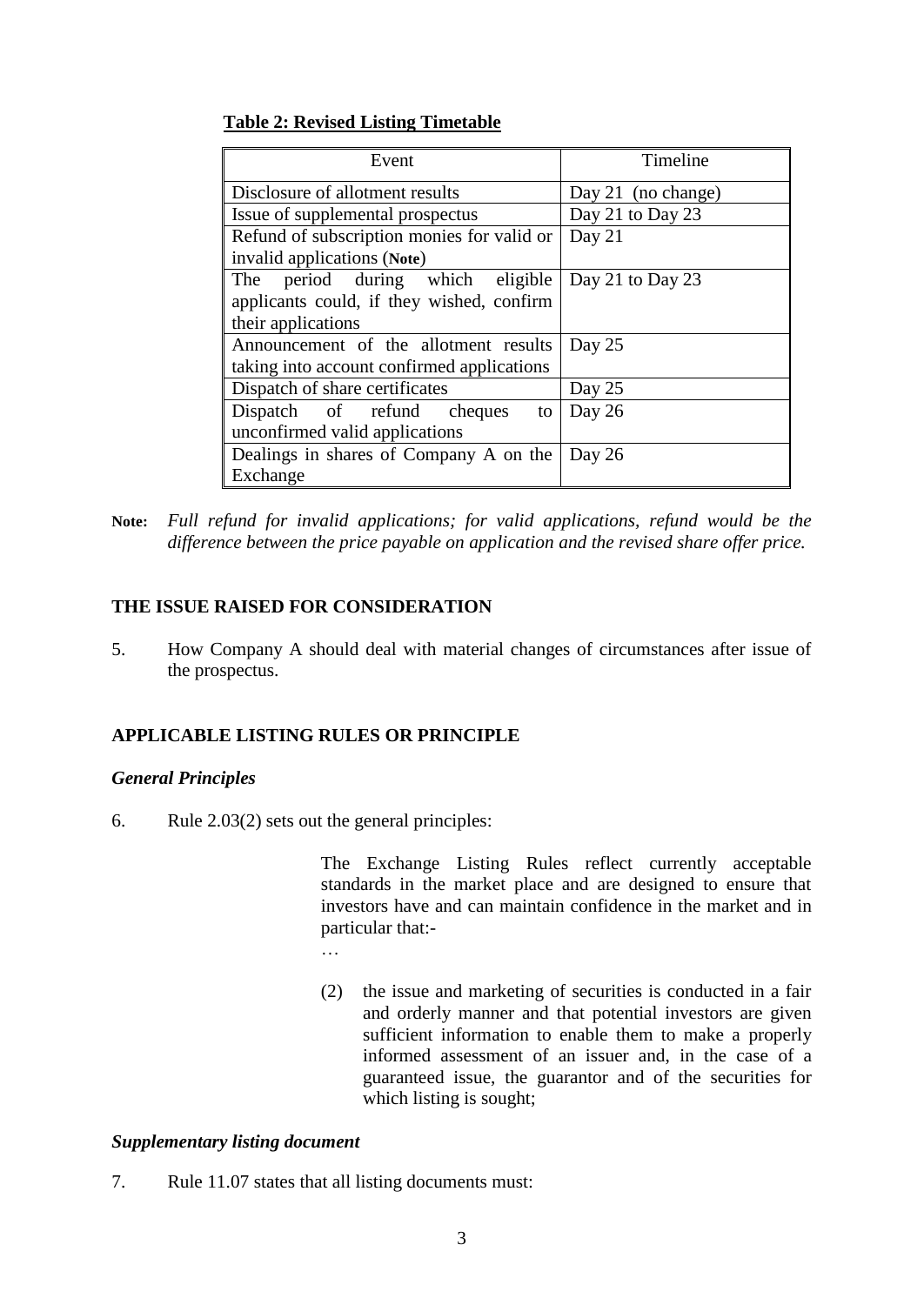as an overriding principle, contain such particulars and information which, according to the particular nature of the issuer and the securities for which listing is sought, is necessary to enable an investor to make an informed assessment of the activities, assets and liabilities, financial position, management and prospects of the issuer and its profits and losses and of the rights attaching to such securities.

#### 8. Rule 11.13 requires that:

If at any time after the issue of the listing document or a supplementary listing document as provided for by this rule and before the commencement of dealings in any securities, the issuer becomes aware that:-

(1) there has been a significant change affecting any matter contained in the listing document; or

(2) a significant new matter has arisen, the inclusion of information in respect of which would have been required to be in the listing document if it had arisen before the listing document was issued,

the issuer shall, as soon as practicable, submit to the Exchange for its review and, once the Exchange has confirmed that it has no further comments thereon, issue a supplementary listing document giving details of the change or new matter, unless the Exchange agrees otherwise.

For the purpose "significant" means significant for the purpose of making an informed assessment of the matters mentioned in Rule 11.07 above.

## *Certainty of Offer Periods*

9. Paragraph 2 of Practice Note 6 of the Listing Rules states that:

…the Exchange places particular importance on the details relating to an offer period set out in listing documents issued in support of an offer of securities. The Exchange considers the details of an offer period to be a material term of the listing document which must be relied upon by all investors and which should remain the same for all investors. Furthermore, in order to ensure that all investors are treated fairly and equally, and so that there is no confusion or uncertainty surrounding the offer period, the offer period set out in the listing document should not normally be revised or extended.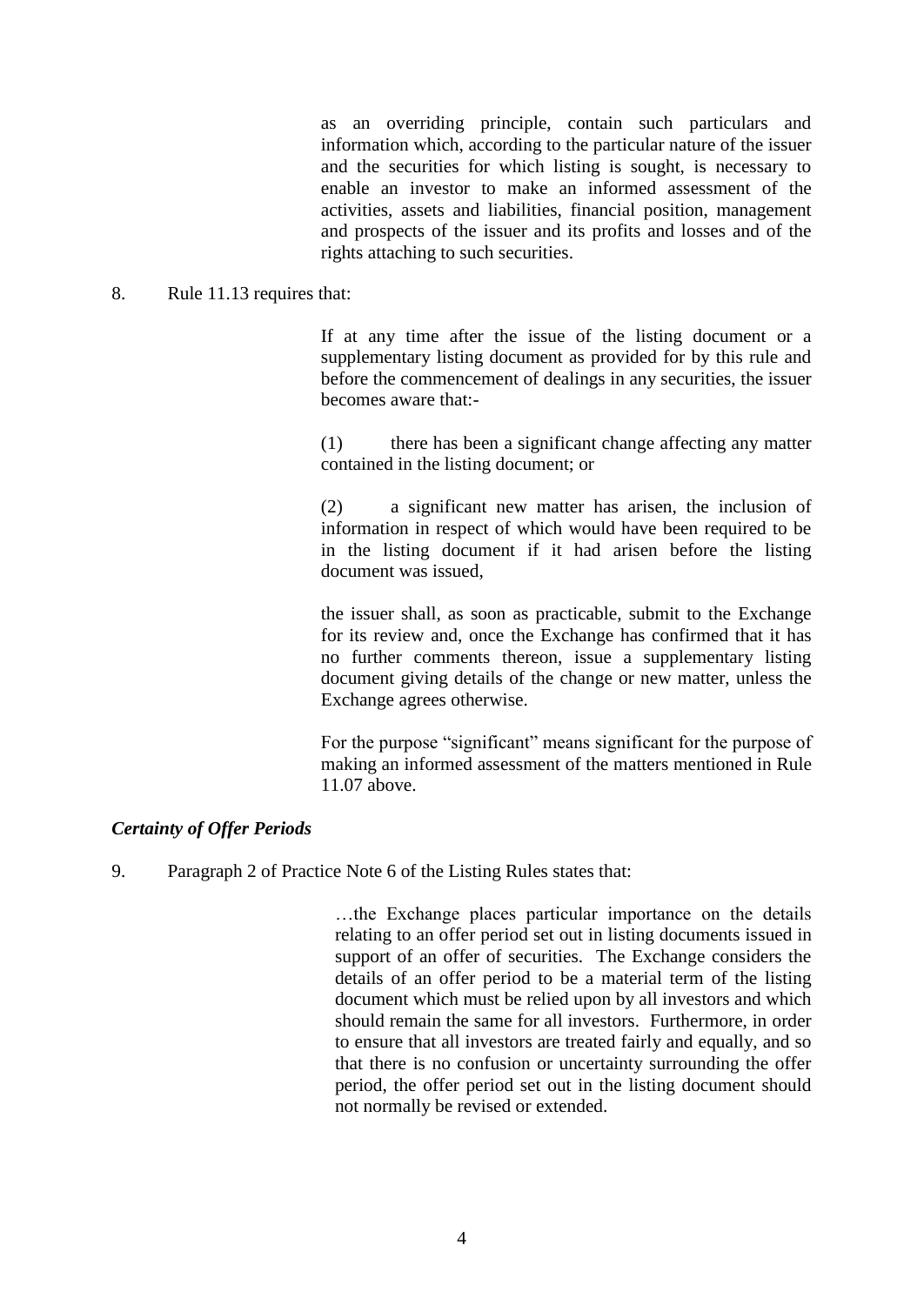10. Paragraph 3(2) of Practice Note 6 states that:

subject to any such qualifications acceptable to the Exchange. the closing date of the offer period and the period during which the subscription list is open, as stated in the listing document, may not be revised or extended and may not be subject to any unilateral right on the part of the issuer, the underwriter or any other person to revise or extend such date or period or to open the subscription list.

#### *Prospectus Requirements under Companies Ordinance the Companies (Winding Up and Miscellaneous Provisions) Ordinance (Cap. 32) (Updated in April 2014)*

- 11. Section 44A(1) of Companies Ordinance the Companies (Winding Up and Miscellaneous Provisions) Ordinance (Cap. 32) provides that no allotment shall be made of any shares in or debentures of a company in pursuance of a prospectus issued generally and no proceedings shall be taken on applications made in pursuance of a prospectus issued generally until the beginning of the  $3<sup>rd</sup>$  day after that on which the prospectus is first so issued or such later time (if any) as may be specified in the prospectus. The Ordinance refers to 'the beginning of the said  $3<sup>rd</sup>$  day or such later time' as 'the time of the opening of the subscription lists'. This requirement applies to the issue of a supplemental prospectus or a replacement prospectus.
- 12. An issuer may supplement or amend information contained in a prospectus which has already been registered under the Companies Ordinance Companies (Winding Up and Miscellaneous Provisions) Ordinance (Cap. 32) under the Twentieth Schedule to the Ordinance. Prospectus provisions in Part II or XII of the Companies Ordinance Companies (Winding Up and Miscellaneous Provisions) Ordinance (Cap. 32), including the content requirements in the Third Schedule, will apply, unless those provisions are not applicable or fall within the exemption power of the SFC and are exempted under section 38A(1) (for Hong Kong companies)/ section 342(1) (for overseas companies).

## **THE ANALYSIS**

## *General*

- 13. In line with the Exchange's decision in HKEx-LD61-1 published in July 2008, the Exchange considers a downward revision of the IPO share offer price a material change of circumstances requiring the issue of a supplemental prospectus.
- 14. The financial industry as a whole has not adopted any fixed procedures for handling matters resulting from the issue of a supplemental prospectus. As a general rule, the Exchange's practice is to require the issuer, where appropriate, to extend the offer period and/or grant a right of withdrawal to applicants who have submitted applications under the original prospectus. Further, the issuer must satisfy the Exchange that it has in place arrangements to ensure that the issue and marketing of securities is conducted in a fair and orderly manner.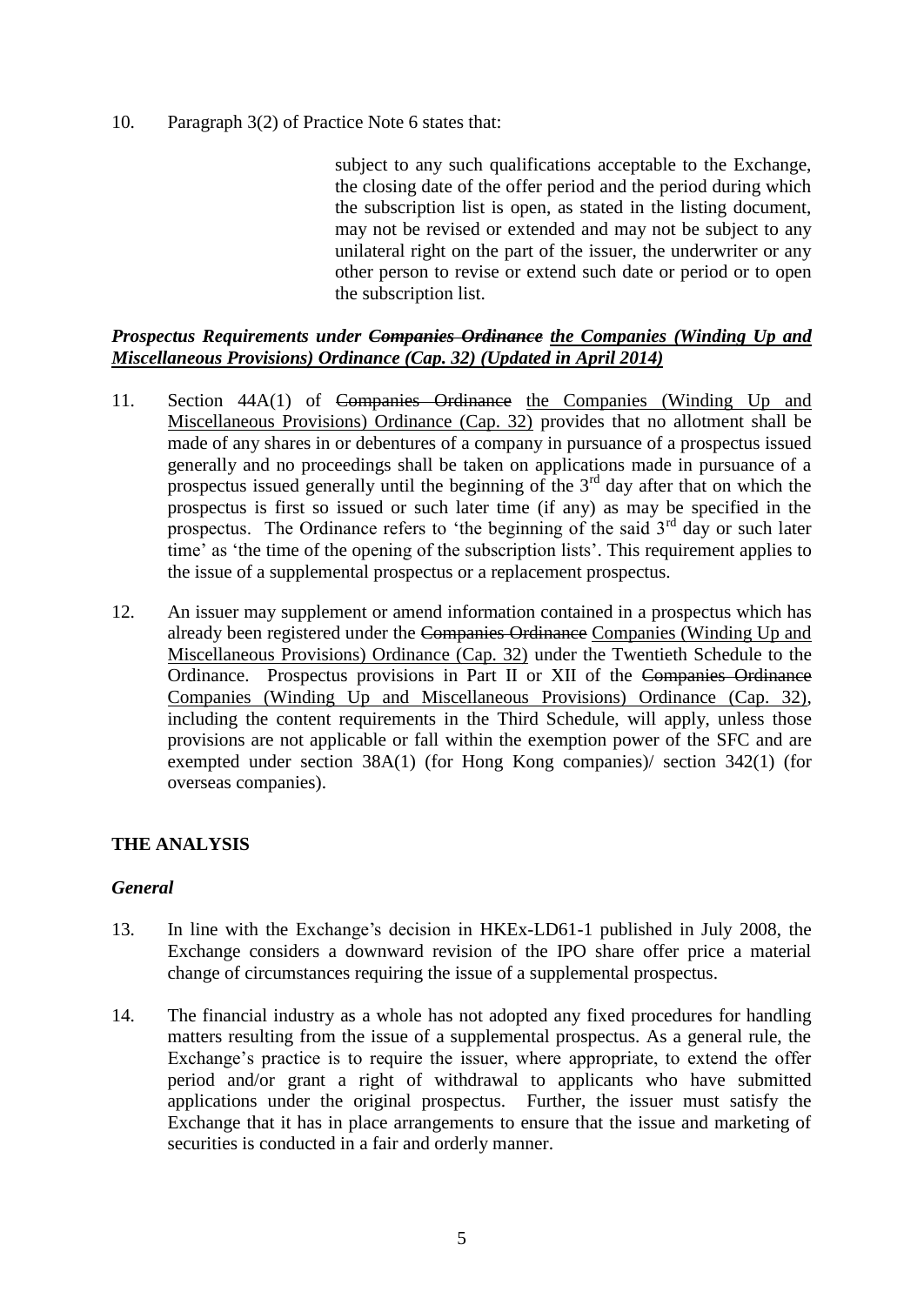- 15. In determining what withdrawal mechanism arrangements are appropriate, the Exchange expects the issuer to take into account:
	- a. the number of applicants, under the public offer tranche, who have submitted valid applications;
	- b. the arrangements for notifying the successful applicants subscribing through various subscription methods of their withdrawal right and related information. The issuer must use best endeavours to contact each individual successful applicant, either directly or indirectly through brokers, banks or other intermediaries, to inform them of the relevant information; and
	- c. giving investors sufficient time to digest new information in the supplemental prospectus to enable them to make an informed decision whether to continue with or withdraw their investments.

#### *Precedent cases*

16. Withdrawal mechanism was considered in two previous cases:

#### *Case 1*

17. Issuer 1 issued a supplemental prospectus because new material information relating to a judicial review on the issuer's listing emerged after publication of the prospectus. Issuer 1 provided options to the applicants to withdraw their share subscription applications. An opt-out approach was adopted under which applicants who wanted to withdraw were asked to submit withdrawal forms within three business days after the issue of the supplemental prospectus. If applicants did not submit their withdrawal forms, their applications remained valid. The number of applications received under the public offer prior to the issue of the supplemental prospectus was over 11,000 and over 20 per cent of the applicants opted to withdraw.

## *Case 2*

- 18. Issuer 2 proposed a reduction in offer price after the prospectus date as a result of deterioration of market conditions. Issuer 2 provided options to applicants to withdraw. The Exchange decided that Issuer 2 must obtain positive confirmations from applicants before it could bind them to their subscriptions (ie. opt-in to continue). If applicants did not reconfirm their applications, their applications would be rejected. Applicants were given three business days to reconsider whether to confirm their applications. The number of valid applications received under the public offer was over 800 and over 80 per cent of the applicants opted to confirm their applications.
- 19. Although both opt-out and opt-in approaches have been accepted in withdrawal arrangements, the Exchange considers that the opt-in arrangement is better for investor protection because:
	- a. the requirement for positive confirmation avoids deeming inaction an affirmation where the terms of the original offer have changed materially; and